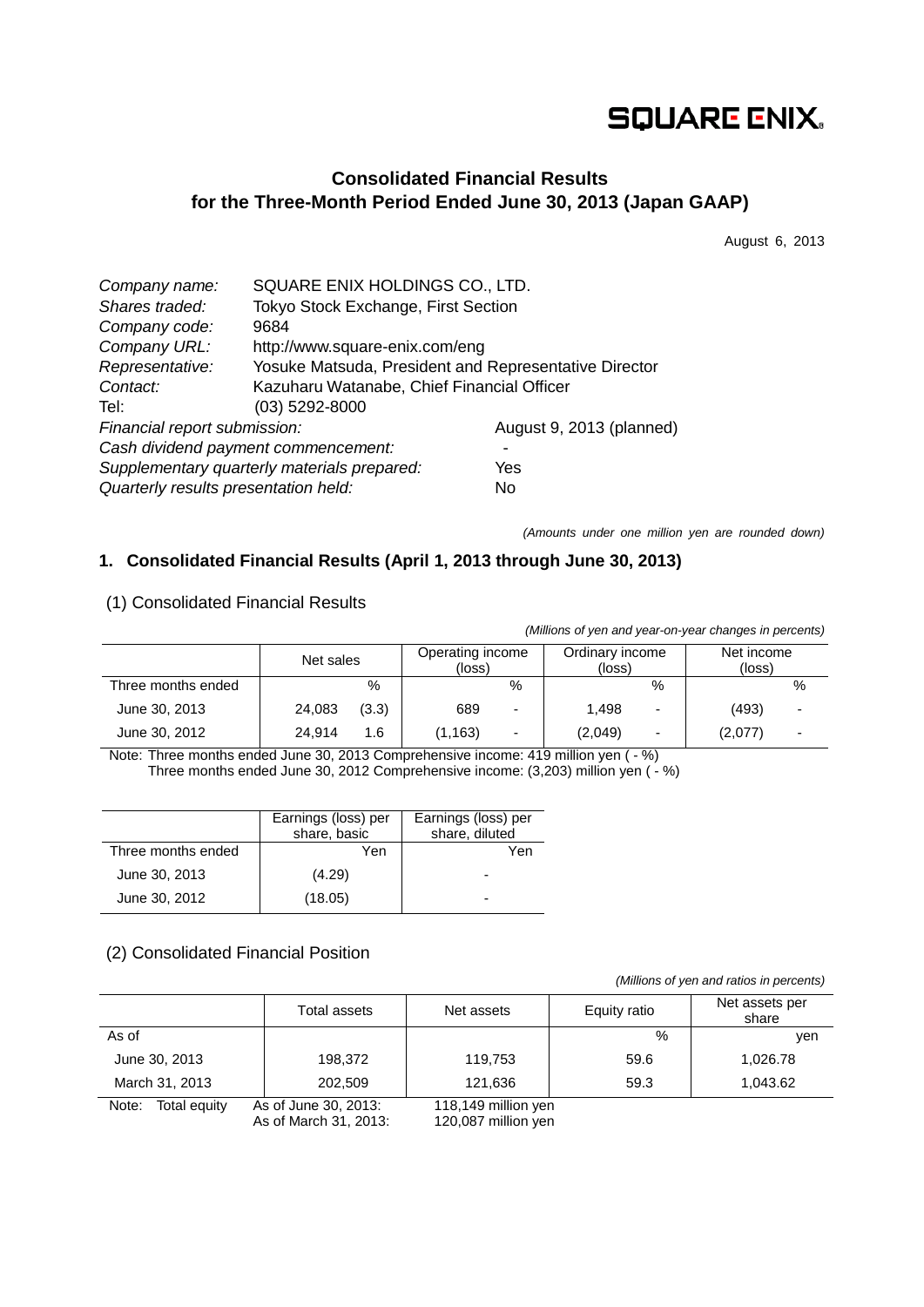## **2. Dividends**

|                                                      | Dividends per share |       |     |       |       |  |  |
|------------------------------------------------------|---------------------|-------|-----|-------|-------|--|--|
|                                                      | 1Q                  | 2Q    | 3Q  | 4Q    | Total |  |  |
|                                                      | yen                 | Yen   | yen | yen   | yen   |  |  |
| Fiscal year ended<br>March 31, 2013                  |                     | 10.00 |     | 20.00 | 30.00 |  |  |
| Fiscal year ending<br>March 31, 2014                 |                     |       |     |       |       |  |  |
| Fiscal year ending<br>March 31, 2014<br>(projection) |                     | 10.00 | -   | 20.00 | 30.00 |  |  |

Note: No change in dividend projection from previous announcement.

## **3. Consolidated Forecasts (April 1, 2013 through March 31, 2014)**

| (Millions of yen, year-on-year changes in percents and per share data) |                     |                 |                     |                               |                   |                               |                       |                               |                    |
|------------------------------------------------------------------------|---------------------|-----------------|---------------------|-------------------------------|-------------------|-------------------------------|-----------------------|-------------------------------|--------------------|
|                                                                        | <b>Net</b>          |                 | Operating           |                               | Ordinary          |                               | <b>Net</b>            |                               | Earnings           |
|                                                                        | sales               |                 | Income              |                               | income            |                               | income                |                               | per share          |
| Six months ending                                                      |                     | %               |                     | %                             |                   | $\%$                          |                       | %                             | Yen                |
| September 30,<br>2013                                                  | 59,000<br>$-63,000$ | (3.4)<br>$-3.2$ | (2,000)<br>$\sim$ O | $\overline{\phantom{0}}$<br>- | (2,000)<br>~0     | -<br>$\overline{\phantom{0}}$ | (1,300)<br>$\sim$ $($ | $\overline{\phantom{0}}$<br>- | (11.30)<br>$-0.00$ |
| Fiscal year ending<br>March 31, 2014                                   | 140,000<br>~150,000 | (5.4)<br>$-1.4$ | 5.000<br>$-9,000$   | $\overline{\phantom{0}}$      | 5,000<br>$-9,000$ | -                             | 3.500<br>$-6,000$     | -<br>۰                        | 30.42<br>~52.14    |

Note: No change in consolidated forecasts from previous announcement.

#### **4. Other**

- (1) Significant changes among major subsidiaries during the period : No
- (2) Adoption of special accounting treatment for quarterly consolidated financial statements: No
- (3) Changes in accounting policies, changes in accounting estimates and retrospective restatements
	- 1. Changes associated with revision in accounting standards: No
	- 2. Other changes: No
	- 3. Changes in accounting estimates: No
	- 4. Restatements: No
- (4) Outstanding shares (common stock)
	- 1. Number of shares issued and outstanding (including treasury stock):

| As of June 30, 2013                                         | 115,370,596 |
|-------------------------------------------------------------|-------------|
| As of March 31, 2013                                        | 115,370,596 |
| 2. Number of treasury stock:                                |             |
| As of June 30, 2013                                         | 303,186     |
| As of March 31, 2013                                        | 302,302     |
| 3. Average number of shares during the period (cumulative): |             |
| Three-month period ended June 30, 2013                      | 115,067,853 |
| Three-month period ended June 30, 2012                      | 115,069,323 |
|                                                             |             |

Disclaimer: (1) This document is a translation of the Japanese language "Kessan Tanshin" prepared in accordance with the guidelines of the Tokyo Stock Exchange. The Japanese language document shall prevail in the event any differences or discrepancies exist between this English translation and the original. (2) At the time of disclosure of this report, review procedures for quarterly financial statements pursuant to the Financial Instruments and Exchange Law had not been completed. (3) The forward-looking statements in this document are based upon the information currently available and necessarily include elements that are not entirely predictable. The achievement is not promised. Actual results may differ from the forward-looking statements in this document. (4) For additional information about forecasts, please refer to "1.Consolidated Results for the Three-Month Period Ended June 30, 2013 (3) Qualitative information on consolidated business forecasts" section on page 3 of Supplemental Information.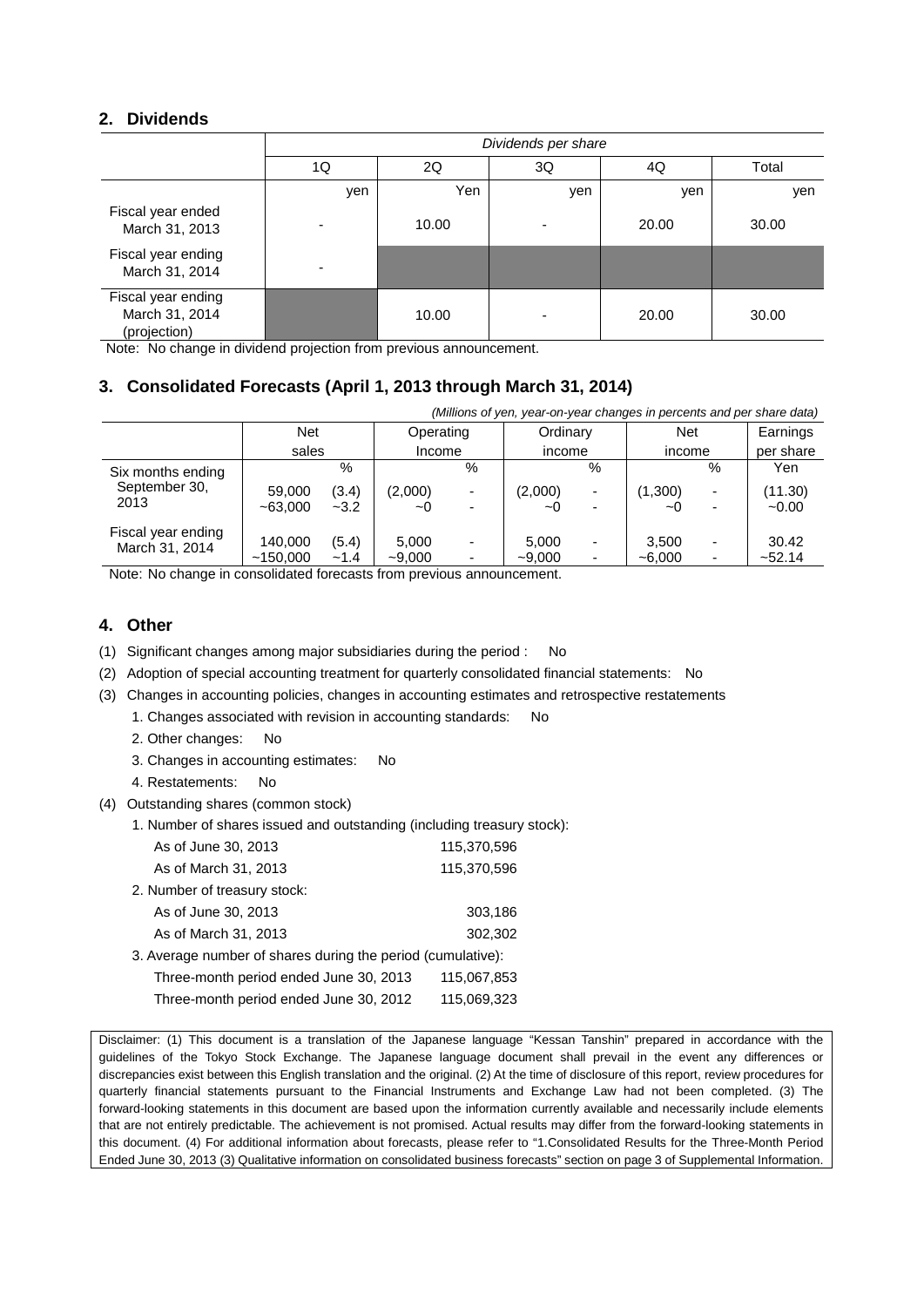## **Supplemental Information – Index**

|                                                                                      | Page |
|--------------------------------------------------------------------------------------|------|
| 1. Consolidated Results for the Three-Month Period Ended June 30, 2013               | 1    |
| (1) Analysis of consolidated business results                                        |      |
| (2) Analysis of consolidated financial position                                      | 2    |
| (3) Qualitative information on consolidated business forecasts                       | 3    |
|                                                                                      |      |
| 2. Consolidated Financial Statements for the Three-Month Period Ended June 30, 2013  | 4    |
| (1) Consolidated Balance Sheets                                                      | 4    |
| (2) Consolidated Income Statement and Consolidated Statement of Comprehensive Income | 6    |
| <b>Consolidated Income Statement</b>                                                 | 6    |
| Consolidated Statement of Comprehensive Income                                       | 7    |
| (3) Note regarding going concern assumptions                                         | 8    |
| (4) Material changes in shareholders' equity                                         | 8    |
| (5) Segment information                                                              | 8    |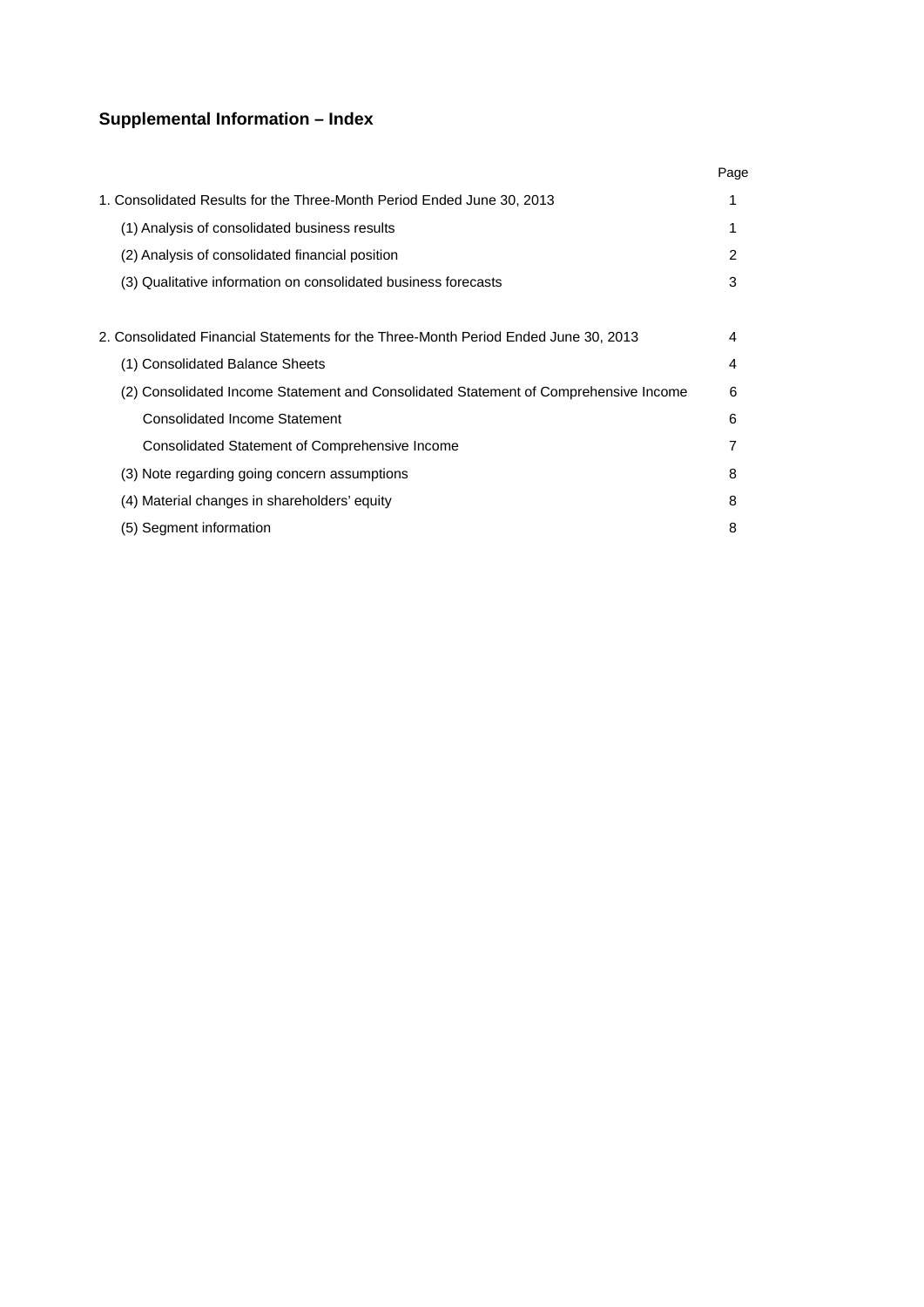#### **1. Consolidated Results for the Three-Month Period Ended June 30, 2013**

#### (1) Analysis of consolidated business results

The Square Enix Group (the "Group") is continuing determined efforts to strengthen the competitiveness and profitability of its business segments of Digital Entertainment, Amusement, Publication and Merchandising. Net sales for the three-month period ended June 30, 2013 totaled ¥24,083 million (a decrease of 3. 3% from the same period of the prior fiscal year), operating income amounted to ¥689 million (operating loss of ¥1,163 million in the same period of the prior fiscal year), ordinary income amounted to ¥1,498 million (ordinary loss of ¥2,049 million in the same period of the prior fiscal year).

In response to the latest environmental changes in the game industry, the Group has implemented a change in its development policy, and conducted a comprehensive review on work-in-progress game titles during the three-month period ended June 30, 2013. As a result, the Group has decided to book a loss on evaluation of content (approximately ¥1.6 billion) as an extraordinary loss, which resulted in net loss amounted to ¥493 million (net loss of ¥2,077 million in the same period of the prior fiscal year).

A discussion of results by segment for the three-month period ended June 30, 2013 follows.

#### • Digital Entertainment

The Digital Entertainment segment plans, develops, distributes and operates digital entertainment content primarily in the form of games. Digital entertainment content is offered to meet customer lifestyles across a variety of usage environments such as consumer game consoles (including handheld game machines), personal computers and mobile phones (including smartphones).

During the three-month period ended June 30, 2013, the sales of console games were weak due to no release of new major titles. On the other hand, content on platforms such as browser and smartphone has been making smooth progress. Among others, "SENGOKU IXA," a browser game, has been showing steady performance, and "Kaku-San-Sei Million Arthur," a social game, has become an instant hit in Taiwan, following Korea, while its platform has expanded to PlayStation Vita.

"DRAGON QUEST X," the major MMORPG released in August 2012, has been showing steady performance. Net sales and operating income in the Digital Entertainment segment totaled ¥11,577 million (an increase of 2.1% from the same period of the prior fiscal year) and ¥1,318 million (operating loss of ¥111million in the same period of the prior fiscal year), respectively.

#### • Amusement

The Amusement segment consists of the operation of amusement facilities and the planning, development and distribution of arcade game machines and related products for amusement facilities.

During the three-month period ended June 30, 2013, the operations of the amusement facilities business experienced year-on-year growth in existing store sales, and this segment's performance has been making good progress. Net sales and operating income in the Amusement segment totaled ¥9,719 million (a decrease of 2.6% from the same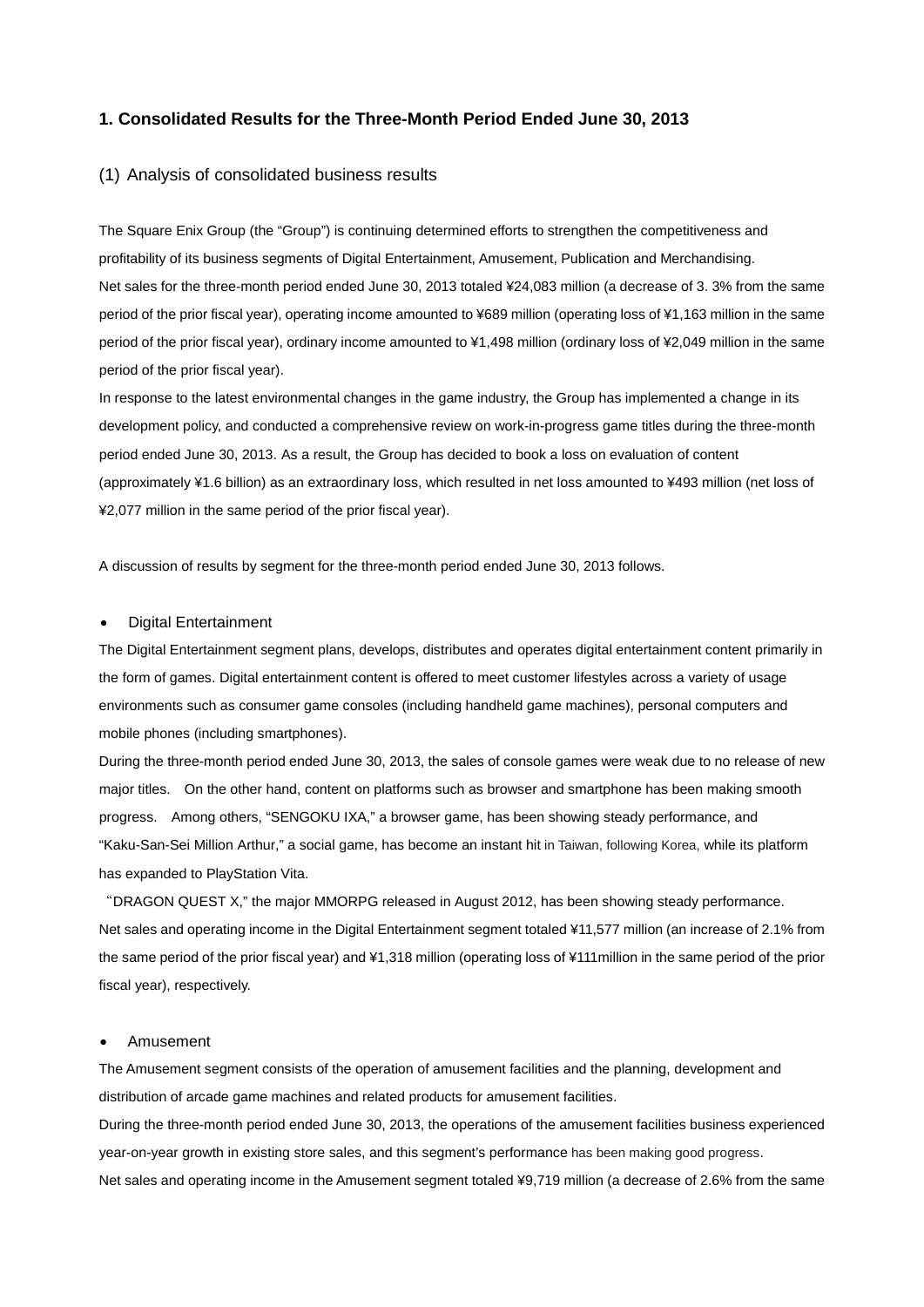period of the prior fiscal year) and ¥859 million (operating loss of ¥50 million in the same period of the prior fiscal year), respectively.

#### **Publication**

The Publication segment includes comic books, game strategy books and comic magazines.

During the three-month period ended June 30, 2013, sales of comics decreased compared to the same period of the prior fiscal year due primarily to the completion of TV animation series based on popular manga titles in the previous fiscal year.

Net sales and operating income in the Publication segment totaled ¥2,164 million (a decrease of 28.2% from the same period of the prior fiscal year) and ¥474 million (a decrease of 35.8% from the same period of the prior fiscal year), respectively.

#### **Merchandising**

The Merchandising segment includes the planning, production, distribution and licensing of derivative products of titles owned by the Group.

During the three-month period ended June 30, 2013, the Group continued to distribute and license items such as character goods and soundtracks based on the Group's own IPs while also strengthening its character goods lineup with additional products based on third party content and overseas expansions.

Net sales and operating income in the Merchandising segment totaled ¥623 million (an increase of 6.3% from the same period of the prior fiscal year) and ¥83 million (an increase of 2.3% from the same period of the prior fiscal year), respectively.

#### (2) Analysis of consolidated financial position

#### **Assets**

As of June 30, 2013, total current assets were ¥154,665 million, a decrease of ¥4,370 million compared to March 31, 2013. This was mainly due to a decrease in notes and accounts receivable of ¥10,732 million, while cash and deposits increased by ¥1,150 million, and the content production account increased by ¥4,137 million. As of June 30, 2013, total non-current assets were ¥43,707 million, an increase of ¥233 million compared to March 31, 2013. As a result, total assets were ¥198,372 million, a decrease of ¥4,136 million compared to March 31, 2013.

**Liabilities** 

As of June 30, 2013, total current liabilities were ¥34,920 million, a decrease of ¥ 2,493 million compared to March 31, 2013. This was mainly due to a decrease in income taxes payable of ¥742 million, and a decrease in provision for sales returns of ¥887 million. As of June 30, 2013, total non-current liabilities were ¥43,697 million, an increase of ¥240 million compared to March 31, 2013.

As a result, total liabilities were ¥78,618 million, a decrease of ¥2,253 million compared to March 31, 2013.

Net assets

As of June 30, 2013, net assets were ¥119,753 million, a decrease of ¥1,882 million compared to March 31, 2013. This was mainly due to net loss of ¥493 million, dividend payments of ¥2,301 million and an increase in foreign currency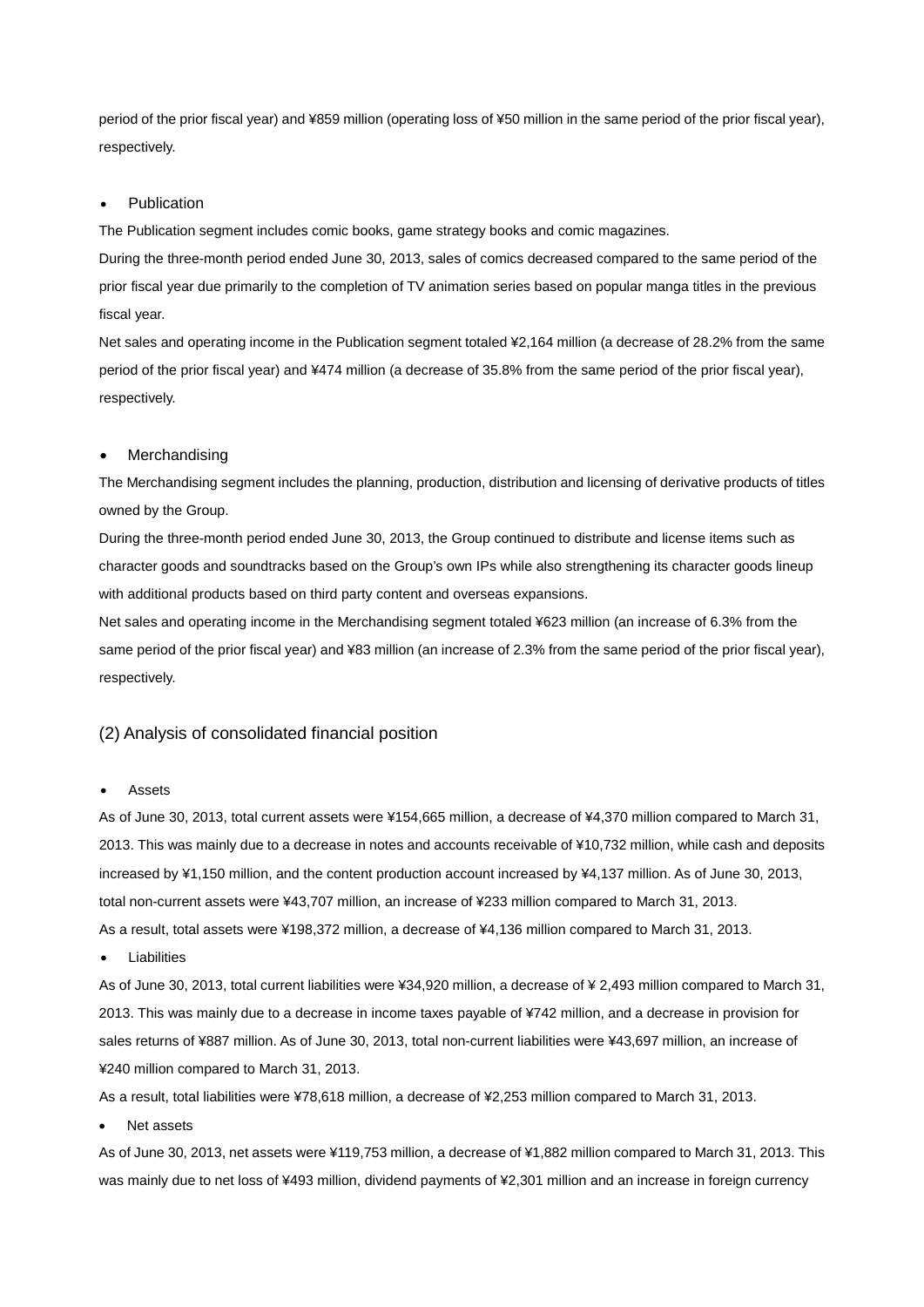translation adjustments of ¥721 million.

As a result, the consolidated equity ratio stood at 59.6%, compared to 59.3% as of March 31, 2013.

#### (3) Qualitative information on consolidated business forecasts

The business environment surrounding the Group is in the midst of major changes, where smart devices such as smartphones and tablet PCs are spreading rapidly, while the console game markets in North America and Europe are increasingly competitive and oligopolistic. In light of such environmental changes, the Group is focusing all efforts on a substantial earnings improvement by driving reforms of its business structure in order to establish new revenue bases. Given the environmental changes described above, it is expected that the consolidated forecasts for financial results will fluctuate ever-larger. The Group, therefore, has decided to make consolidated forecasts in a range of forecasted figures in lieu of specific figures, starting from the fiscal year ending March 31, 2014.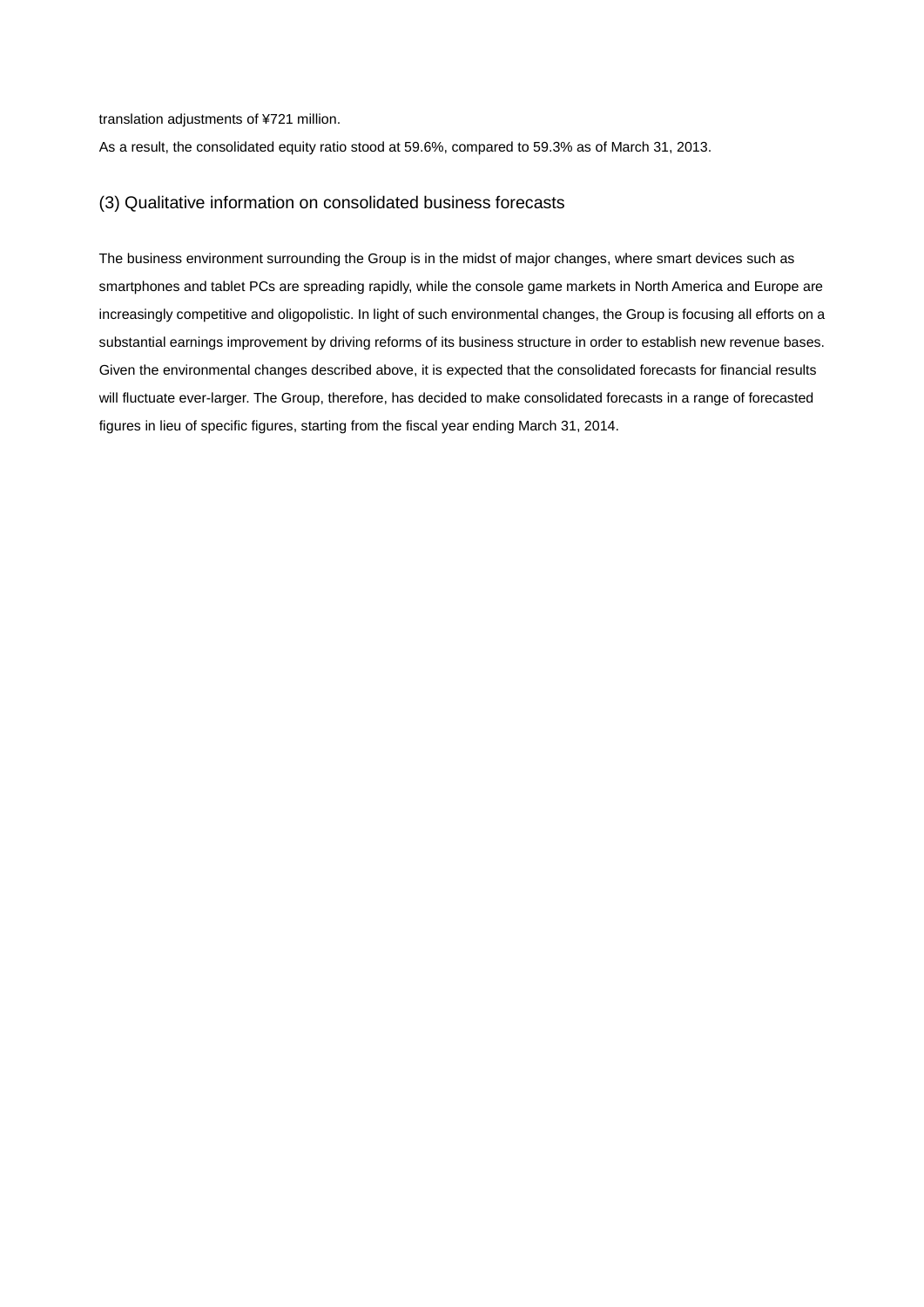## **3. Consolidated Financial Statements for the Three-Month Period Ended June 30, 2013**

(1) Consolidated Balance Sheets

|                                     |                      | <u>(Millions of yen)</u> |
|-------------------------------------|----------------------|--------------------------|
|                                     | As of March 31, 2013 | As of June 30, 2013      |
| Assets                              |                      |                          |
| <b>Current assets</b>               |                      |                          |
| Cash and deposits                   | 100,418              | 101,569                  |
| Notes and accounts receivable-trade | 30,226               | 19,493                   |
| Merchandise and finished goods      | 2,376                | 2,364                    |
| Work in progress                    | 47                   | 711                      |
| Raw materials and supplies          | 357                  | 417                      |
| Content production account          | 15,805               | 19,942                   |
| Other                               | 9,941                | 10,360                   |
| Allowance for doubtful accounts     | (136)                | (194)                    |
| Total current assets                | 159,035              | 154,665                  |
| Non-current assets                  |                      |                          |
| Property and equipment              | 20,169               | 19,716                   |
| Intangible assets                   | 10,940               | 11,367                   |
| Investments and other assets        | 12,363               | 12,624                   |
| Total non-current assets            | 43,473               | 43,707                   |
| Total assets                        | 202,509              | 198,372                  |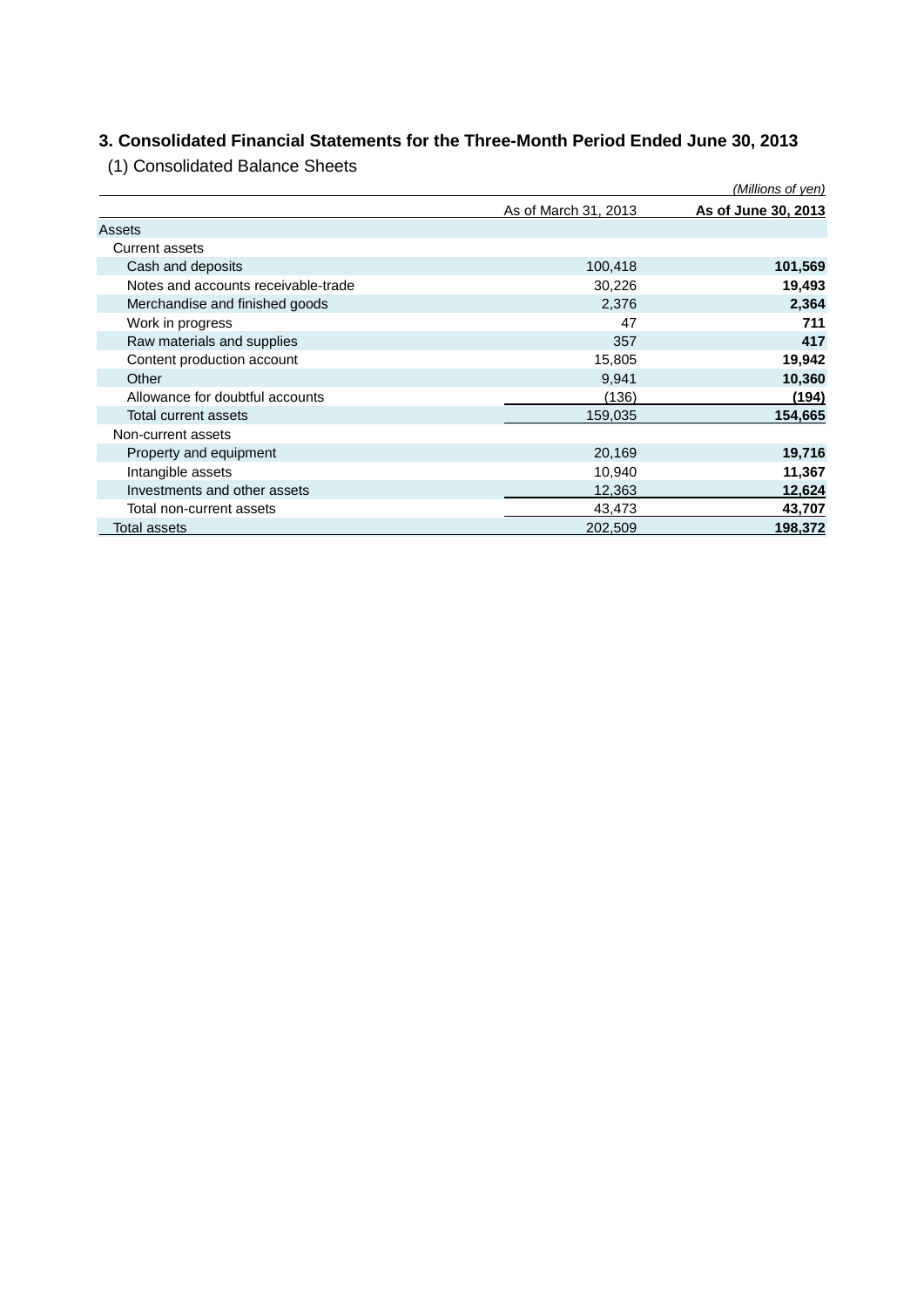|                                                       | As of March 31, 2013 | (Millions of yen)<br>As of June 30, 2013 |
|-------------------------------------------------------|----------------------|------------------------------------------|
| Liabilities                                           |                      |                                          |
| <b>Current liabilities</b>                            |                      |                                          |
|                                                       | 8,653                | 8,189                                    |
| Notes and accounts payable-trade                      |                      |                                          |
| Short-term loans payable                              | 5,726                | 6,012                                    |
| Income taxes payable                                  | 1,499                | 756                                      |
| Provision for bonuses                                 | 966                  | 649                                      |
| Provision for sales returns                           | 4,319                | 3,432                                    |
| Provision for game arcade closings                    | 256                  | 254                                      |
| Asset retirement obligations                          | 3                    | 3                                        |
| Other                                                 | 15,989               | 15,624                                   |
| <b>Total current liabilities</b>                      | 37,414               | 34,920                                   |
| Non-current liabilities                               |                      |                                          |
| Bonds payable                                         | 35,000               | 35,000                                   |
| Provision for retirement benefits                     | 4,714                | 4,801                                    |
| Provision for directors' retirement benefits          | 244                  | 249                                      |
| Provision for game arcade closings                    | 468                  | 443                                      |
| Asset retirement obligations                          | 800                  | 802                                      |
| Other                                                 | 2,229                | 2,401                                    |
| Total non-current liabilities                         | 43,457               | 43,697                                   |
| <b>Total liabilities</b>                              | 80,872               | 78,618                                   |
| Net assets                                            |                      |                                          |
| Shareholders' equity                                  |                      |                                          |
| Capital stock                                         | 15,204               | 15,204                                   |
| Capital surplus                                       | 44,444               | 44,444                                   |
| Retained earnings                                     | 68,153               | 65,359                                   |
| Treasury stock                                        | (862)                | (863)                                    |
| Total shareholders' equity                            | 126,940              | 124,144                                  |
| Accumulated other comprehensive income                |                      |                                          |
| Valuation difference on available-for-sale securities | 57                   | 193                                      |
| Foreign currency translation adjustments              | (6, 911)             | (6, 189)                                 |
| Total accumulated other comprehensive income          | (6, 853)             | (5,995)                                  |
| Subscription rights to shares                         | 652                  | 652                                      |
| Minority interests                                    | 897                  | 952                                      |
| Total net assets                                      | 121,636              | 119,753                                  |
| Total liabilities and net assets                      | 202,509              | 198,372                                  |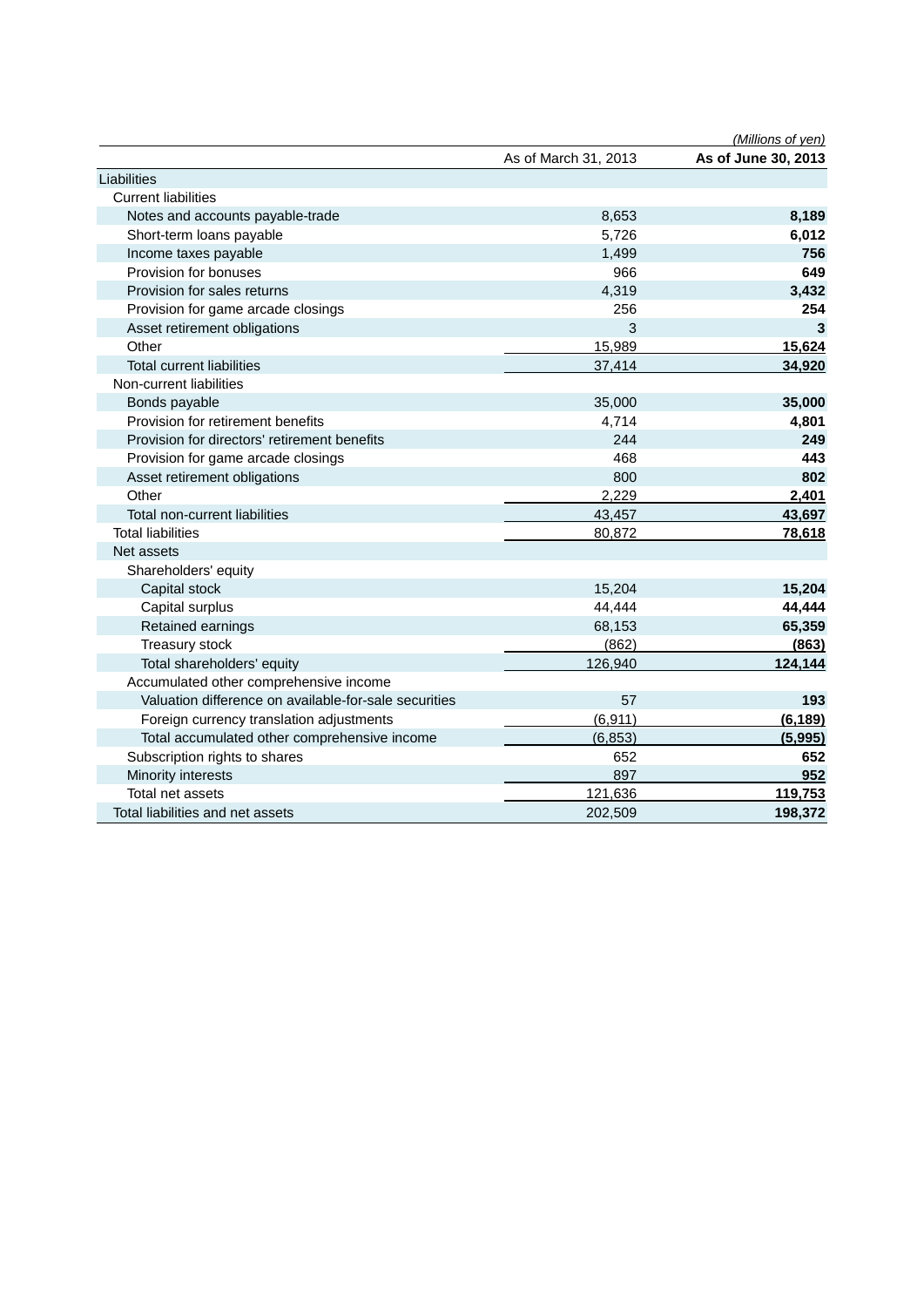|                                                                 |                                     | (Millions of yen)                   |
|-----------------------------------------------------------------|-------------------------------------|-------------------------------------|
|                                                                 | Three months ended<br>June 30, 2012 | Three months ended<br>June 30, 2013 |
| Net sales                                                       | 24,914                              | 24,083                              |
| Cost of sales                                                   | 15,059                              | 13,858                              |
| Gross profit                                                    | 9,854                               | 10,225                              |
| Reversal of provision for sales returns                         | 1,503                               | 4,544                               |
| Provision for sales returns                                     | 1,325                               | 3,457                               |
| Gross profit-net                                                | 10,032                              | 11,312                              |
| Selling, general and administrative expenses                    | 11,196                              | 10,622                              |
| Operating income (loss)                                         | (1, 163)                            | 689                                 |
| Non-operating income                                            |                                     |                                     |
| Interest income                                                 | 32                                  | 22                                  |
| Dividends received                                              | 5                                   | 5                                   |
| Reversal of allowance for doubtful accounts                     | 8                                   |                                     |
| Foreign exchange gains                                          |                                     | 787                                 |
| Miscellaneous income                                            | 20                                  | <u>28</u>                           |
| Total non-operating income                                      | 67                                  | 843                                 |
| Non-operating expenses                                          |                                     |                                     |
| Interest expenses                                               | 26                                  | 22                                  |
| Commission fee                                                  | 13                                  | 13                                  |
| Foreign exchange losses                                         | 911                                 |                                     |
| Miscellaneous loss                                              |                                     | $\bf{0}$                            |
| Total non-operating expenses                                    | 952                                 | 35                                  |
| Ordinary income (loss)                                          | (2,049)                             | 1,498                               |
| Extraordinary income                                            |                                     |                                     |
| Gain on sales of investment securities                          |                                     | 24                                  |
| Gain on reversal of subscription rights to shares               |                                     | $\mathbf{2}$                        |
| Other                                                           |                                     | 0                                   |
| Total extraordinary income                                      |                                     | 27                                  |
| <b>Extraordinary loss</b>                                       |                                     |                                     |
| Loss on sales of non-current assets                             | 19                                  | 0                                   |
| Loss on retirement of non-current assets                        | 24                                  | 9                                   |
| Loss on evaluation of content                                   |                                     | 1,633                               |
| Other                                                           | 8                                   | 63                                  |
| Total extraordinary loss                                        | 52                                  | 1,706                               |
| Loss before income dividends distribution from                  |                                     |                                     |
| silent partnership, income taxes (tokumei-kumiai)               | (2,101)                             | (181)                               |
| Dividends distribution from silent partnership (tokumei-kumiai) | 4                                   | 6                                   |
| Loss before income taxes                                        | (2, 105)                            | (187)                               |
| Income taxes-current                                            | (132)                               | 225                                 |
| Income taxes-defferred                                          | 99                                  | <b>76</b>                           |
| Total income taxes                                              | (33)                                | 301                                 |
| Loss before minority interests                                  | (2,072)                             | <u>(489)</u>                        |
| Minority interests in income                                    | 5                                   | 4                                   |
| Net loss                                                        | (2,077)                             | (493)                               |

## (2) Consolidated Income Statement and Consolidated Statement of Comprehensive Income Consolidated Income Statement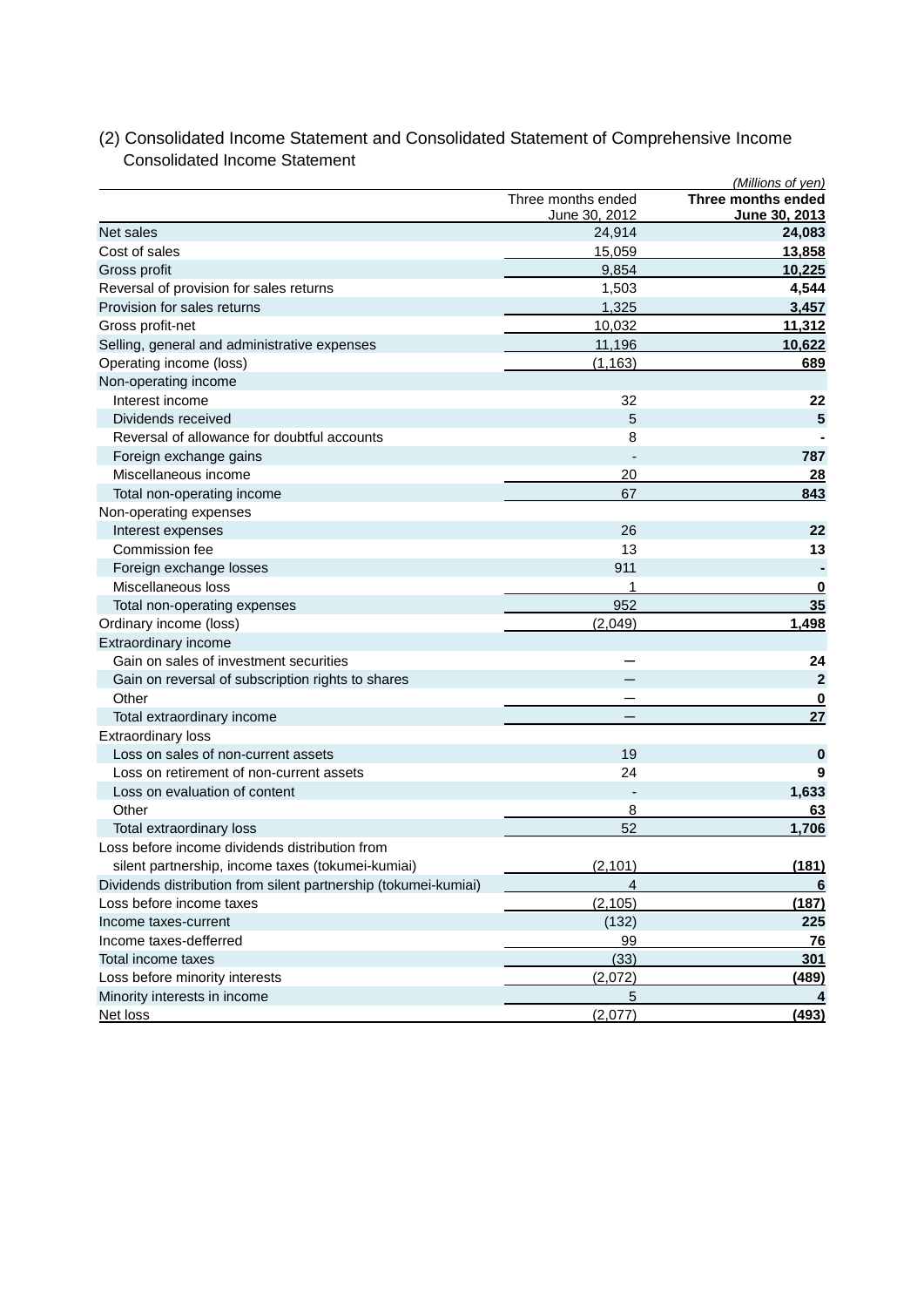## Consolidated Statement of Comprehensive Income

|                                                           |                                     | (Millions of yen)                   |
|-----------------------------------------------------------|-------------------------------------|-------------------------------------|
|                                                           | Three months ended<br>June 30, 2012 | Three months ended<br>June 30, 2013 |
| Loss before minority interests                            | (2,072)                             | (489)                               |
| Other comprehensive income                                |                                     |                                     |
| Valuation difference on available-for-sale securities     | (74)                                | 135                                 |
| Foreign currency translation adjustment                   | (1,056)                             | 773                                 |
| Other comprehensive income                                | (1, 130)                            | 908                                 |
| Comprehensive income                                      | (3,203)                             | 419                                 |
| (Breakdown)                                               |                                     |                                     |
| Comprehensive income attributable to owners of the parent | (3,201)                             | 364                                 |
| Comprehensive income attributable to minority interests   | (2)                                 | 55                                  |